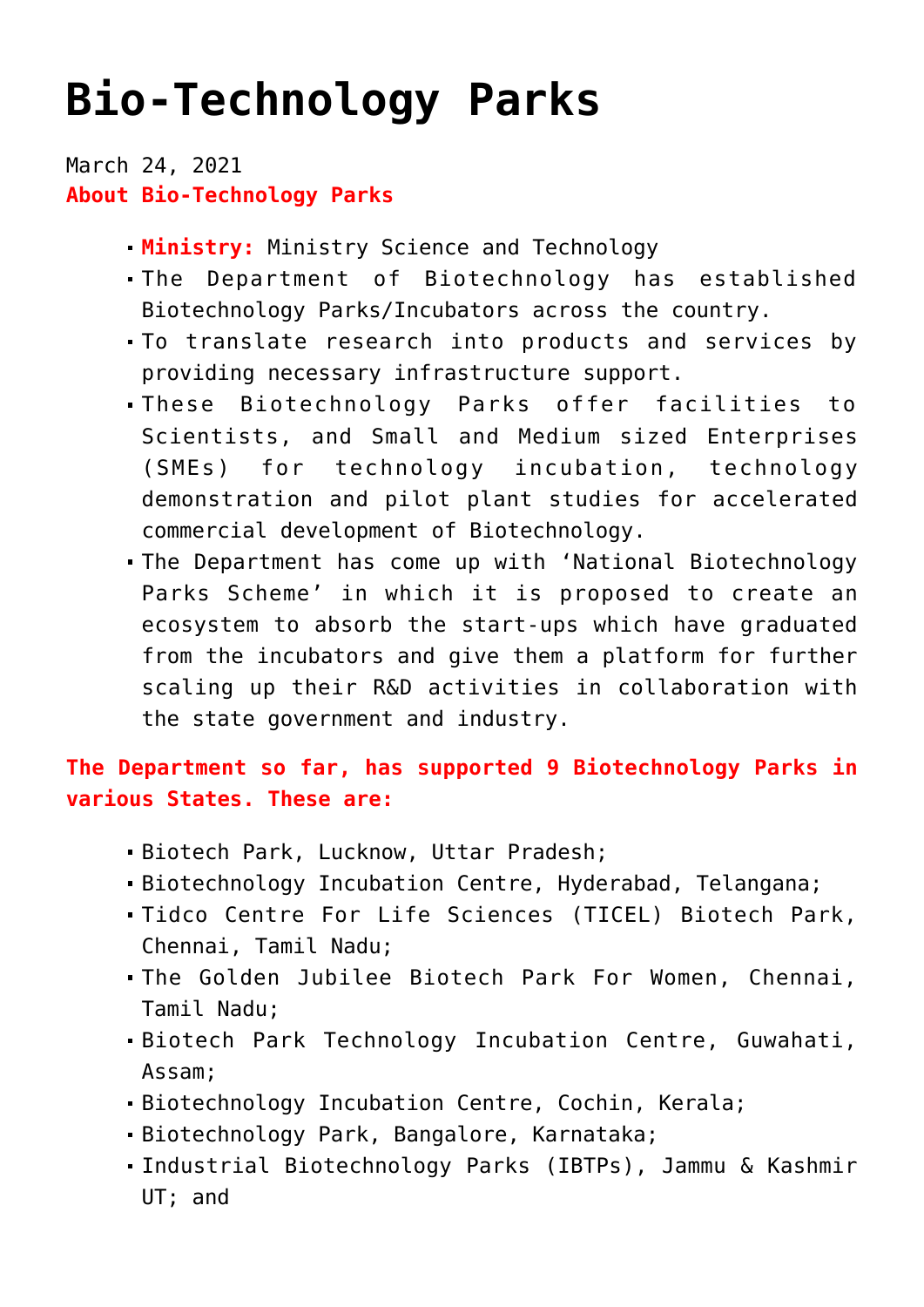Chhattisgarh Biotech Park, Naya Raipur, Chhattisgarh.

#### **National Biotechnology Park Scheme**

- **Ministry:** Ministry Science and Technology
- The Department of Biotechnology has launched the National Biotechnology Park Scheme under the Ministry of Science and Technology.
- Under this programme, the government will provide financial assistance for setting up of new biotechnology parks that will facilitate biotech product development, entrepreneurship, research and innovation.

### **Objectives**

- To boost up the biotechnology sector all over the country by setting up biotechnology parks.
- To strengthen the existing infrastructure facilities to make Indian Biotech industry a global leader.
- To create high-quality infrastructure with the necessary support for undertaking Research and Development.
- To foster innovation and entrepreneurship
- To facilitate the establishment of an ecosystem for the growth of the biotech industry.
- To enhance the biotechnology industry by providing easy access to robust infrastructure.

## **Eligibility Criteria**

Any institution/society/legal entity incorporated by the State Government in partnership with the established research institutions is eligible to apply for the scheme.

#### **Assistance for the Biotech Parks and Incubators**

#### **Support to Existing Parks**

Assistance provided will be calculated based on the number of industries in the park and the size of the